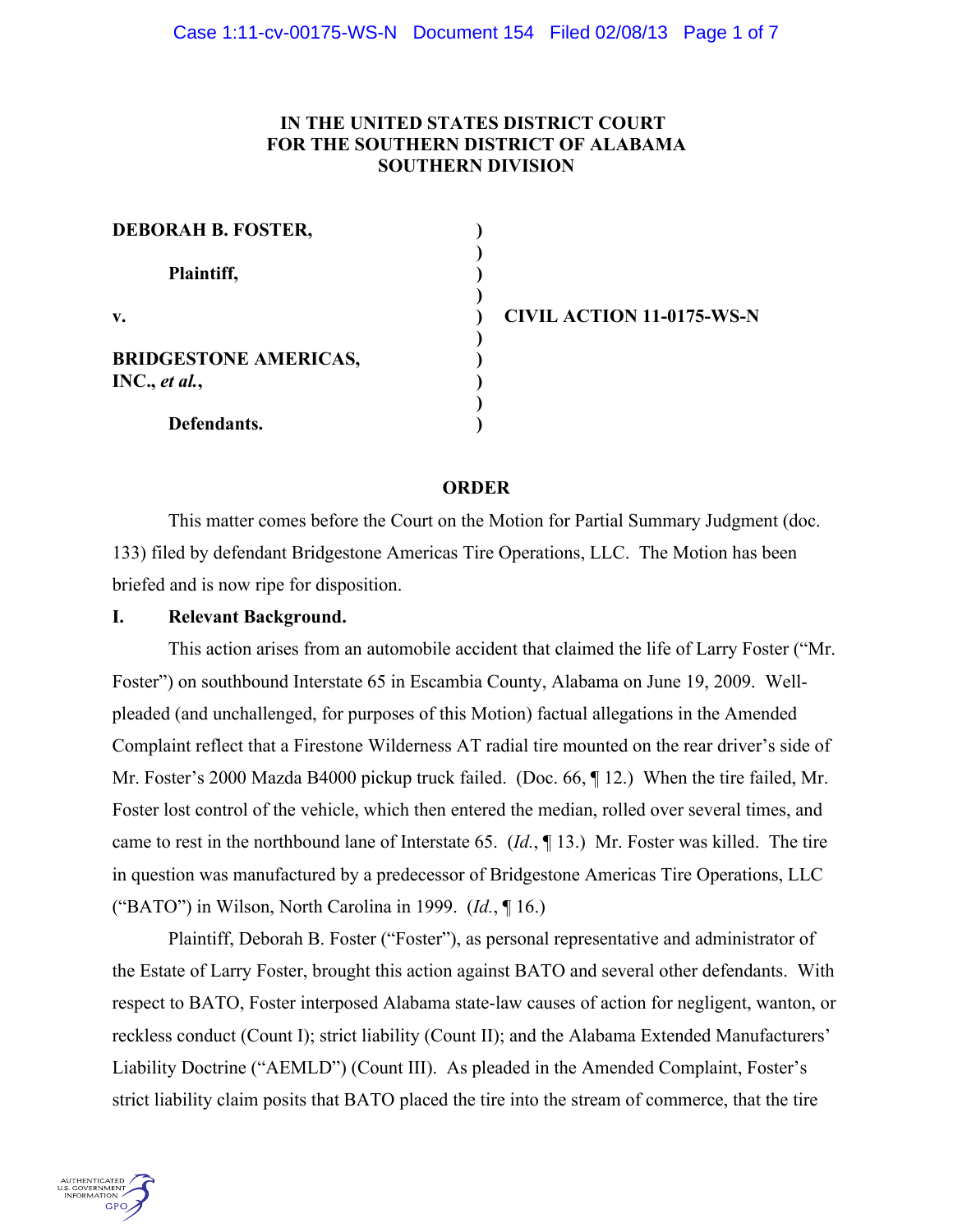#### Case 1:11-cv-00175-WS-N Document 154 Filed 02/08/13 Page 2 of 7

"was defective and unreasonably dangerous for its intended use and purpose" at that time, that the tire "was intended to and did reach the ultimate consumer without significant modification," that the tire failed to meet "reasonable expectations of reasonable consumers," that the risk of serious injury or death as a result of the tire's defects outweighed any benefits in placing it in the stream of commerce, and that Mr. Foster lost his life "[a]s a direct and proximate cause of the defective and unreasonably dangerous condition of the Subject Tire." (Doc. 66, ¶¶ 35-40.)

Defendant BATO now moves for summary judgment solely as to Count II, the strict liability cause of action. BATO's Motion turns on the purely legal question of whether Alabama law permits a claim of strict liability in the defective products context. Both sides have briefed this narrowly circumscribed, discrete issue, which is ideally suited for disposition as a matter of law at the summary judgment stage, inasmuch as this question does not depend on any contested  $facts.<sup>1</sup>$ 

## **II. Analysis.**

The lone issue presented for resolution on BATO's summary judgment motion is whether Foster has a cognizable strict liability claim under Alabama law. Upon careful consideration of the parties' filings and applicable law, the Court answers this question in the negative.

As an initial matter, it bears emphasis that "[t]he AEMLD is a judicially created accommodation of Alabama law to the doctrine of strict liability for damage or injuries caused by allegedly defective products." *Wyeth, Inc. v. Weeks*, --- So.3d ----, 2013 WL 135753, \*3 (Ala. Jan. 11, 2013) (citation and internal quotation marks omitted); *see also Garrie v. Summit Treestands, LLC*, 50 So.3d 458, 463 (Ala.Civ.App. 2010) (describing "the strict-liability doctrine of the AEMLD") (citation omitted); *Goree v. Winnebago Industries, Inc.*, 958 F.2d 1537, 1541  $(11<sup>th</sup> Cir. 1992)$  (AEMLD "is a modified version of strict liability that premises liability upon the sale by a manufacturer of a defective product"). In other words, Alabama courts have considered the doctrine of strict liability and have chosen not to adopt it wholesale in the products liability

<sup>&</sup>lt;sup>1</sup> As noted, BATO is not disputing the material factual allegations of the Amended Complaint for purposes of its Motion for Partial Summary Judgment. Of course, insofar as there are factual differences in the parties' positions, this Court is obligated under Rule 56 to construe the record, including all evidence and factual inferences, in the light most favorable to the nonmoving party. *See Skop v. City of Atlanta, GA*, 485 F.3d 1130, 1136 (11<sup>th</sup> Cir. 2007). Therefore, for purposes of this Motion, Foster's evidence is taken as true and all justifiable inferences are drawn in her favor.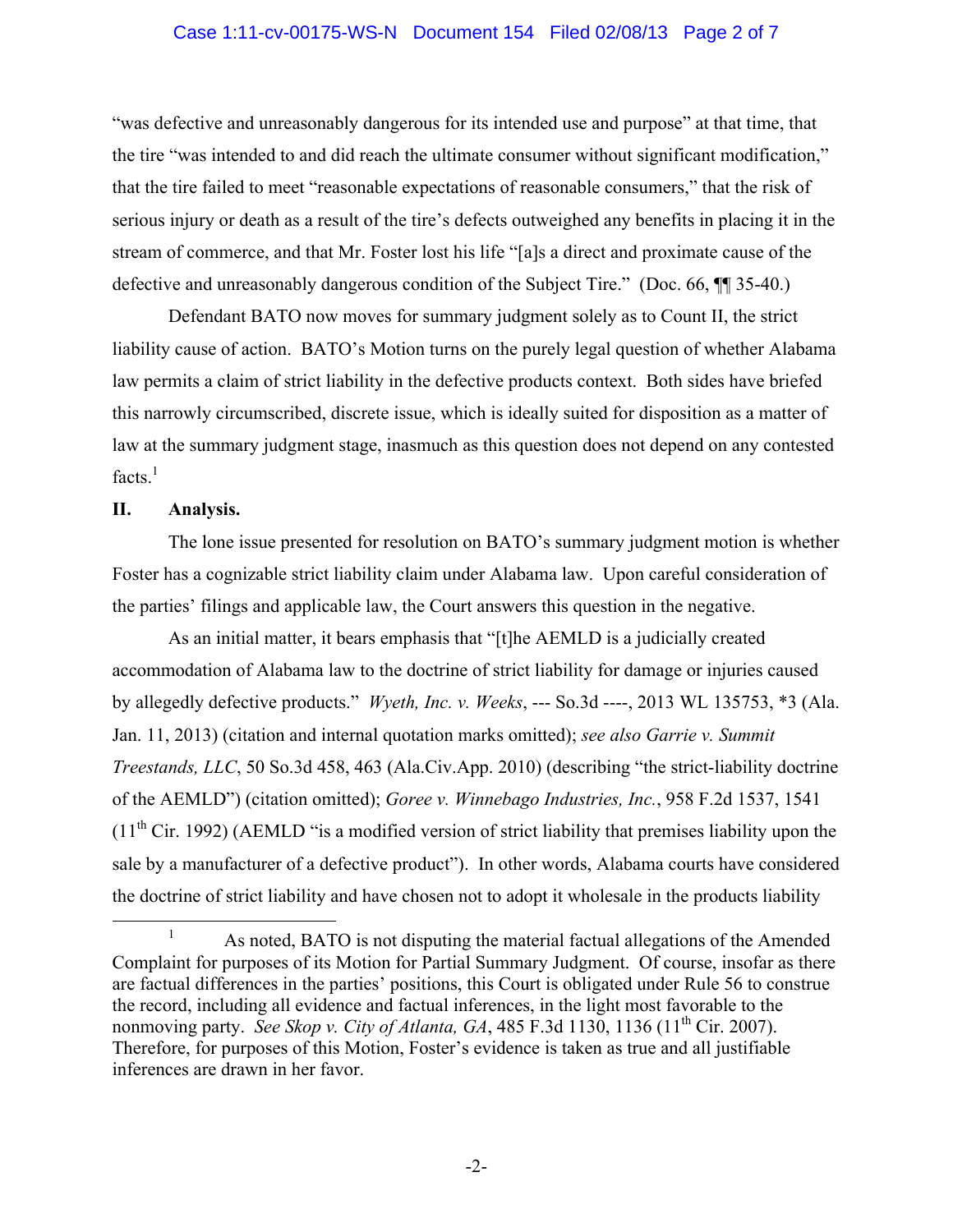## Case 1:11-cv-00175-WS-N Document 154 Filed 02/08/13 Page 3 of 7

context. In lieu of simply embracing strict liability as espoused in § 402A of the Restatement (Second) of Torts, Alabama courts modified that doctrine and shaped it into the AEMLD, which has been the law in Alabama for more than three decades. In fashioning the AEMLD, Alabama courts left no doubt that they were dispensing with any notion of "no-fault" liability (otherwise known as strict liability). *See, e.g., Dennis by and through Dennis v. American Honda Motor Co.*, 585 So.2d 1336, 1338 (Ala. 1991) ("this Court rejected the no-fault concept of § 402A when it established the AEMLD"); *Atkins v. American Motors Corp.*, 335 So.2d 134, 139 (Ala. 1976) ("Because our holding rejects the no-fault strict liability concept of the Restatement, we deem it appropriate to reemphasize that our retention of the fault concept is to be treated in the context of a defective condition, which renders the product unreasonably dangerous or unsafe when put to its intended use, rather than in the context of traditional notions of negligence law."); *Casrell v. Altec Industries, Inc.*, 335 So.2d 128, 132 (Ala. 1976) (in creating AEMLD, "[w]e do not intend to impose a no-fault concept," but "we adhere to the tort concept of fault" $)^2$ .

So, instead of endorsing a purely no-fault theory of recovery for defective products, Alabama courts altered and diluted the traditional strict-liability framework, leavening it with affirmative defenses and nods to negligence theory. *See, e.g., Peek v. Merit Machinery Co.*, 456 So.2d 1086, 1089 (Ala. 1984) ("[T]he practical distinction between the Court's holding in *Atkins* and the *Restatement* is that *Atkins* allowed affirmative defenses not recognized by the Restatement's no-fault concept of liability."); *Grimes v. General Motors Corp.*, 205 F. Supp.2d 1292, 1294 (M.D. Ala. 2002) ("While the AEMLD has much in common with the doctrine of

<sup>&</sup>lt;sup>2</sup> Federal courts applying Alabama law have consistently and uniformly recognized this principle. *See, e.g., Brasher v. Sandoz Pharmaceuticals Corp.*, 2001 WL 36403362, \*12 (N.D. Ala. Sept. 21, 2001) (where plaintiff brought strict-liability claim in products liability context, opining that "[s]uch a claim is not viable under Alabama law, where the Alabama Supreme Court has specifically retained concepts of negligence in products liability cases and has rejected notions of any no-fault liability"); *Powell v. Scripto-Tokai Corp.*, 2001 WL 103445, \*1 (S.D. Ala. Jan. 30, 2001) ("Alabama law rejects the no-fault precept which imposes liability equally on all sellers without regard to culpability causally related in fact to the defective condition of the produc[t]") (citation and internal marks omitted); *Judson v. Nissan Motor Co.*, 52 F. Supp.2d 1352, 1359 (M.D. Ala. 1999) (same); *Culpepper v. Weihrauch*, 991 F. Supp. 1397, 1399 (M.D. Ala. 1997) ("the Alabama Supreme Court has rejected the Restatement's no-fault strict liability concept for products liability").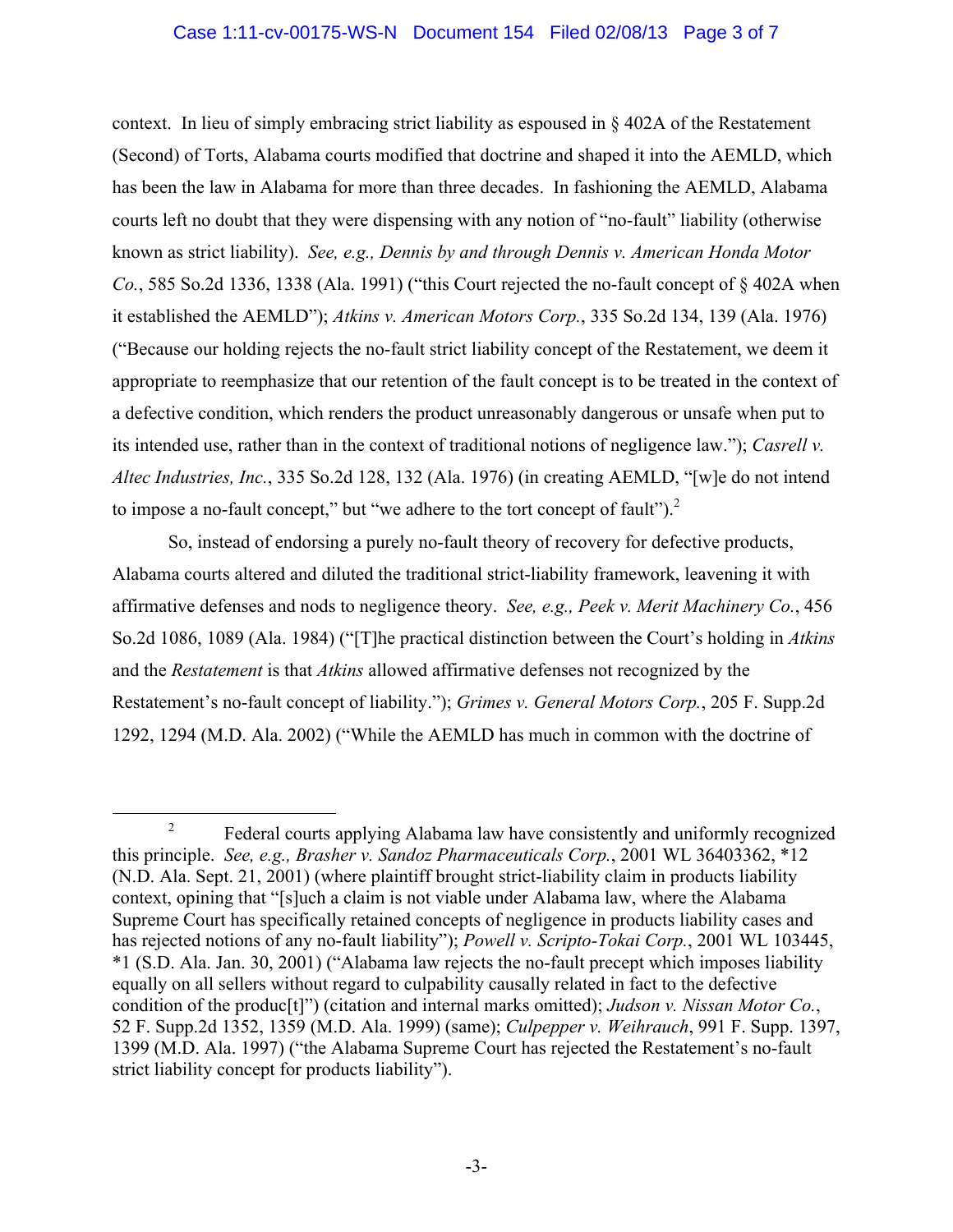#### Case 1:11-cv-00175-WS-N Document 154 Filed 02/08/13 Page 4 of 7

strict liability in tort found in § 402A of the Restatement (Second) of Torts (1965), it is more accurately described as a hybrid of strict liability and traditional negligence concepts.").

The net result is that courts applying Alabama law have declined to recognize a freestanding cause of action for strict liability in the products liability context, finding instead that any such claim is actionable only under the aegis of the AEMLD. *See, e.g., Bodie v. Purdue Pharma Co.*, 2007 WL 1577964,  $*4$  n.9 ( $11<sup>th</sup>$  Cir. June 1, 2007) (construing plaintiff's "strict") product liability" claim as an AEMLD claim "[b]ecause Alabama's analogous cause of action for strict product liability is an AEMLD claim"); *Mosley v. Wyeth, Inc.*, 2010 WL 1416502, \*4 (S.D. Ala. Apr. 5, 2010) (finding that AEMLD "governs the claims that plaintiffs alleged in this case under the heading strict liability"). In its Motion for Partial Summary Judgment, BATO asks this Court to conclude similarly that Foster's products-liability claims under Alabama law may proceed under the AEMLD (Count III) or common-law negligence (Count I), but that no strict liability cause of action (Count II) exists in this context.

Notwithstanding the foregoing authorities and principles, plaintiff insists that Count II survives because "there has been no express holding by the Alabama courts that common law strict liability claims have been merged into the AEMLD." (Doc. 144, at 3.) Foster's argument fails because the Alabama Supreme Court has repeatedly professed its rejection of the concept of no-fault liability (*i.e.*, strict liability) in cases involving defective products. Moreover, there is no indication in any Alabama authority cited by Foster or located by the undersigned's research that Alabama courts authorize strict liability and AEMLD as alternative, viable theories of liability for unreasonably dangerous products. Alabama courts have spoken clearly that the AEMLD hybrid, as opposed to pure strict liability, applies in these types of cases. Tellingly, plaintiff does not cite – and this Court has not found – a single case postdating *Casrell* and *Atkins* in which any court applying Alabama law has ever found that a plaintiff may sustain a strict liability cause of action in the alternative to an AEMLD claim.<sup>3</sup>

<sup>&</sup>lt;sup>3</sup> If Foster's view of the law were correct, then the AEMLD would have long since melted away into insignificance and irrelevancy in Alabama jurisprudence. If a plaintiff in a products case could go forward on a pure strict liability theory, there would be no reason for any plaintiff to waste time and energy shouldering the more cumbersome, onerous and rigorous AEMLD burden in addition to (or in lieu of) the strict liability claim. Prevailing on a no-fault claim is, by definition, easier than prevailing on a fault-based claim. So the AEMLD would fall into disuse, and would become meaningless. Yet this has not been Alabama's experience. In (Continued)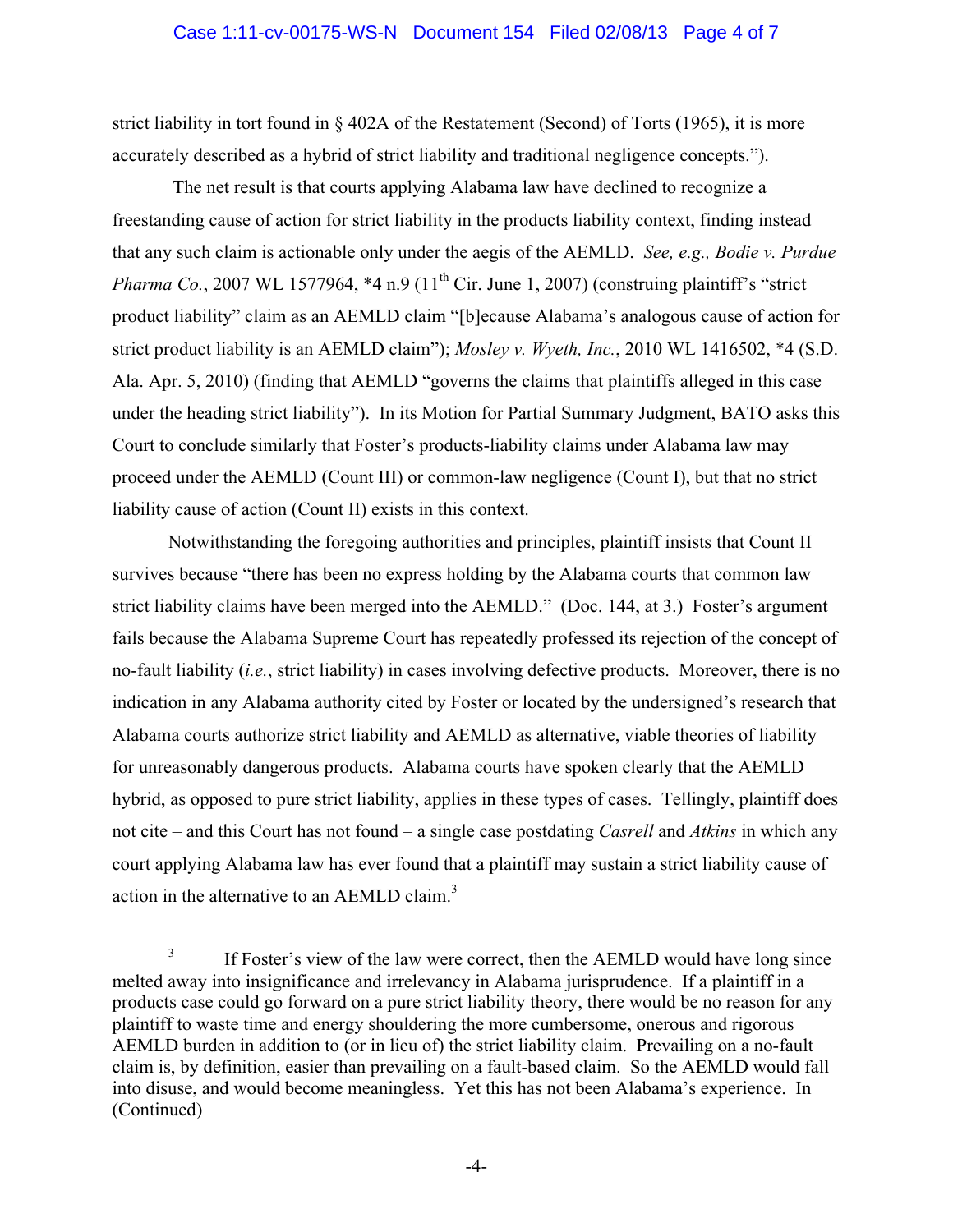## Case 1:11-cv-00175-WS-N Document 154 Filed 02/08/13 Page 5 of 7

In clinging to Count II despite the avalanche of authority and logic dictating otherwise, Foster places all of her eggs in the basket of Alabama cases declaring that the AEMLD does not subsume common-law causes of action. This principle is correct, as far as it goes. Specifically, the Alabama Supreme Court "has explained that the AEMLD did not subsume a common-law negligence or wantonness claim." *Weeks*, 2013 WL 135753, at \*3.<sup>4</sup> But no Alabama case

 $\overline{a}$ 

The other obvious problem with plaintiff's argument is that, as she frames the Amended Complaint, "[t]his is an action for damages brought pursuant to the Alabama Wrongful Death Statute." (Doc. 66, ¶ 11.) No-fault liability has and can have no application in Alabama wrongful death cases. As the Eleventh Circuit observed some time ago, under Alabama law, "[w]ere a defendant to be found liable for wrongful death under a theory of strict liability, … the plaintiff could not be awarded money damages because he would not have proved that the defendant was culpable," and Alabama's wrongful death statute requires plaintiff's damages to be rooted in defendant's culpability. *Gober v. United States*, 778 F.2d 1552, 1557 n.11 (11<sup>th</sup> Cir. 1986). So if Foster were correct, she could prevail on a strict liability claim against BATO, yet recover absolutely nothing because she had failed to prove culpability. Such an outcome would make no sense; indeed, the avoidance of that doctrinal disconnect appears to be part of the rationale animating the unconventional structure of the AEMLD. *See Atkins*, 335 So.2d at 144 ("Admittedly, if the retailer here were a party to the instant suit and if the Restatement's pure nofault concept were applied, the exclusively punitive purpose of our wrongful death statute would indeed be frustrating. Not so, however, under the retention of culpability causally related in fact between the conduct of the defendant and the defective condition of the product."). If plaintiff were to proceed on a purely strict-liability theory against BATO for Mr. Foster's wrongful death, that would invite the incongruous and improper result that Foster could prevail without showing culpability or fault on BATO's part, even though the Alabama Wrongful Death Act allows no recovery in such circumstances.

<sup>4</sup> *See also Spain v. Brown & Williamson Tobacco Corp.*, 872 So.2d 101, 106 (Ala. 2003) ("We cannot deduce from this Court's announcement of the AEMLD … that the common law was thereby abrogated by negative inference. … Spain's negligence and wantonness claims are, at this stage of the proceedings, viable alternatives to his AEMLD claim."); *Tillman v. R.J. Reynolds Tobacco Co.*, 871 So.2d 28, 35 (Ala. 2003) ("We will not presume to so define the boundaries of the judicially created AEMLD so that it subsumes the common-law tort actions of negligence and wantonness against the retailer defendants."); *Tuscumbia City School System v. Pharmacia Corp.*, 871 F. Supp.2d 1241, 1249 (N.D. Ala. 2012) (observing that "[m]ore recent decisions of the Alabama Supreme Court have clearly stated that AEMLD is a stand-alone tort, (Continued)

fact, the AEMLD remains a vibrant and integral feature of Alabama law today in products liability cases. Alabama plaintiffs consistently invoke the AEMLD rather than pure strict liability as their basis for recovery in such cases. Nothing in the Alabama case law would support Foster's view that plaintiffs injured by defective products have the option of choosing an easy layup (strict liability) over a more difficult three-point try (AEMLD).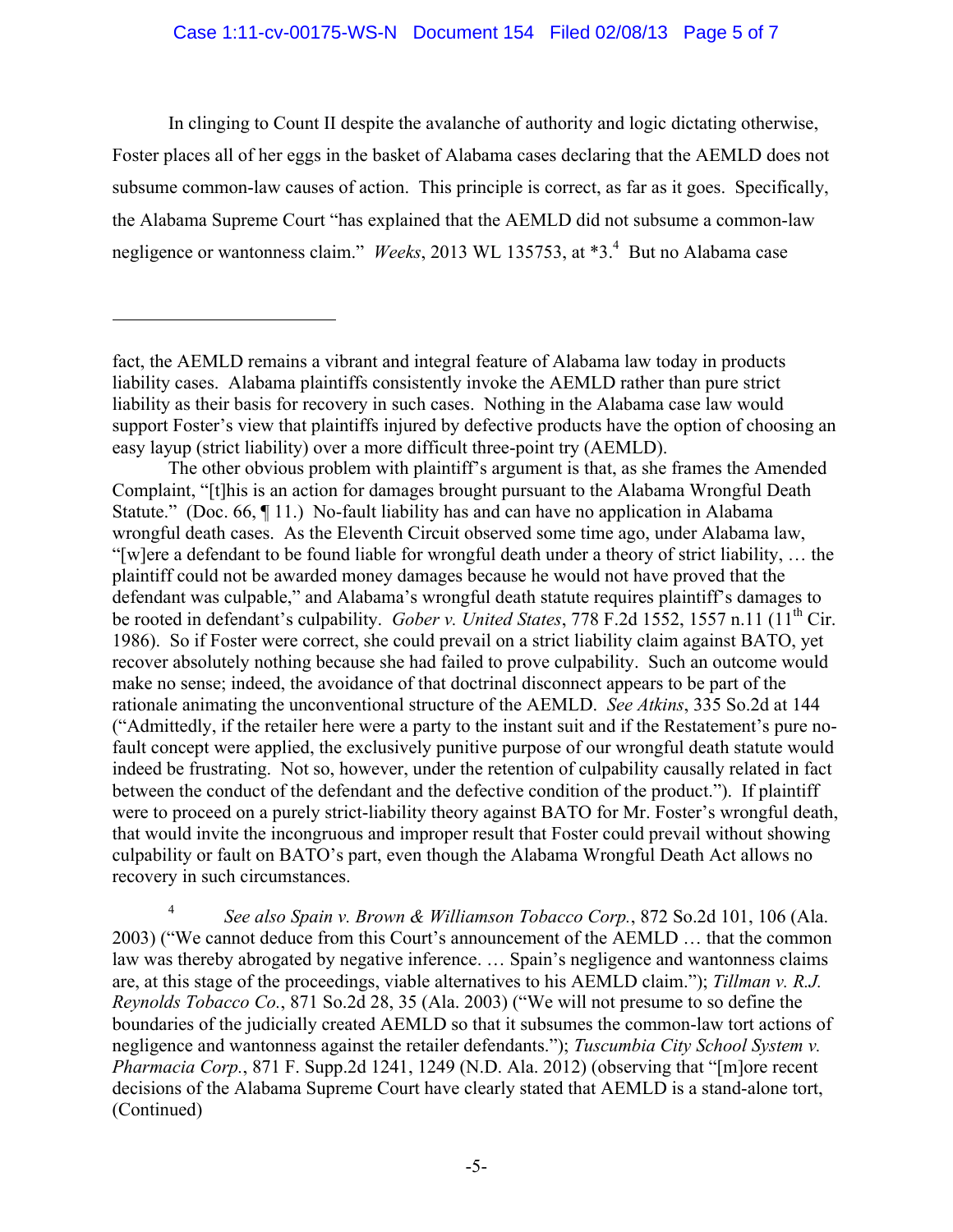#### Case 1:11-cv-00175-WS-N Document 154 Filed 02/08/13 Page 6 of 7

appears to have held that the AEMLD does not subsume a strict liability claim. Indeed, such a holding would be nonsensical, for the simple reason that the AEMLD is Alabama's (modified) version of strict liability in the products liability context. Nor is Foster's cause aided by the Alabama Supreme Court's observation that "Alabama remains a common-law state, and therefore common-law tort actions … shall continue in force" unless and until they are repealed by the legislature. *Tillman v. R.J. Reynolds Tobacco Co.*, 871 So.2d 28, 34 (Ala. 2003) (citation and internal quotation marks omitted). Plaintiff does not explain and cites no authority for the dubious proposition that strict liability is an Alabama "common-law tort action" akin to negligence and wantonness. If there was never an Alabama common-law tort action for strict liability in defective products cases (and plaintiff has not shown that there was), then the AEMLD could not have had the effect of improperly repealing or subsuming such an action. *See generally Casrell*, 335 So.2d at 133 (categorically stating that, by creating the AEMLD, "we are not invading the province of the Legislature," because "[d]eveloping cases law is a proper role for this court, and that is what we are doing in this case").

Foster's last two arguments against entry of summary judgment on Count II may be dispatched quickly. First, the Court cannot accept plaintiff's position that Alabama decisional authority such as *Tillman* "create[s] issues of fact concerning the viability of any common law claims brought against both defendants in this case." (Doc. 144, at 6.) Whether Alabama recognizes a strict liability cause of action in the products liability context is a textbook example of a purely legal question, not hinging on any controverted facts. Plaintiff cannot avoid Rule 56 by saying that *Tillman* creates genuine issues of material fact here. It does not. Second, Foster invokes Rule 8(a) for the proposition that claims may "be pled in an alternative or inconsistent basis." (Doc. 144, at 6.) Of course they may, but only if those claims actually exist under applicable law. Foster's strict liability claim fails not because she has pleaded it in the alternative to her AEMLD claim, but because Alabama law does not recognize a strict products liability claim that is separate and distinct from the AEMLD.

 $\overline{a}$ 

*separate from* the common-law action for negligence" and that "[p]laintiffs often assert both AEMLD claims and traditional common-law tort claims in the same actions").